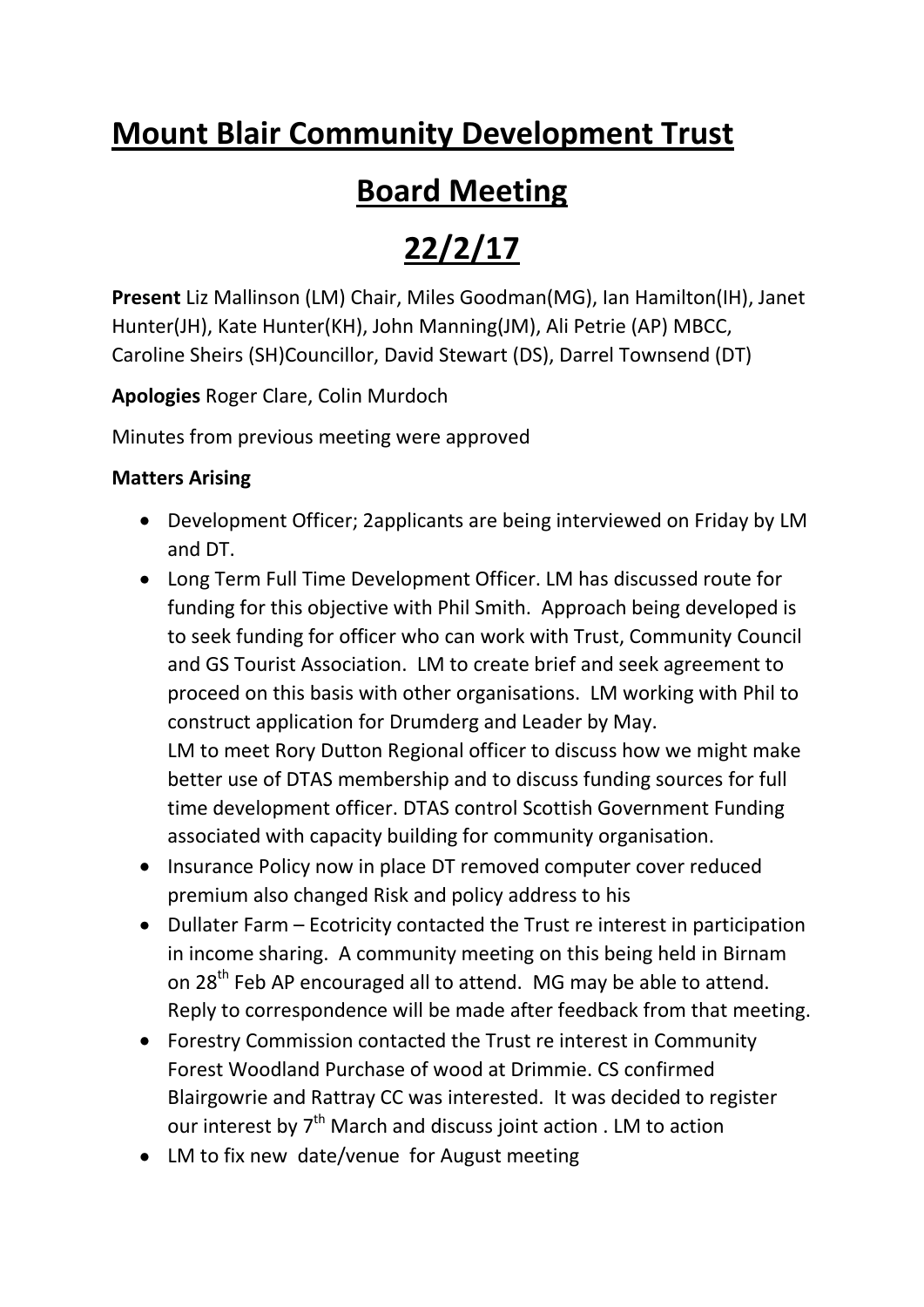DTAS membership fees were not paid for this year. Action by DS and RC

#### **Treasurer update** DS

- Completed change to signatories
- Bank balance £16070 with 3 cheques pending £15380
- General fund £1355
- DS has been pursuing one or two final items required to complete annual accounts for some time with Phil and Sue Smith. DS to send detail to LM in order that a meeting can be convened to reach closure.
- DT asked for clarification on progress to Village Disabled Loo following our payment of £750 to the Shop. This was part funding Shop was raising funds from others on which there appears to have been little progress. DT to check original agreement in Dropbox LM to write to shop with input from DT seeking clarification and potential for return of funds if appropriate.

# **Risk register** LM

- Website MG; David Atiyah has stopped auto renewal on hosting site for web site. Dream hosting cost £170 p.a. is v expensive and this will stop 15 May. MG has written to get it transferred to the Board, the web site also only allows limited posting so he is going to look into combining the MBCDT site with the Archive site which works well. This is managed by Community services for £400 p.a. and could piggy back onto it at no or very limited cost. If we were to change the archive site to put MBCDT to the front it would cost from £500 to £1000. AP suggested Across the Glens could host us. MG recommended expand Across the Glens and implement approach above closing down Dream Hosts. All in Agreement and MG will action. Risk scoring will be reduced.
- Paths Network maintenance; JH investigated arrangement of Lascelle's trust with PKCT. Our only obligation is to PKCT to help with fund raising if necessary and to provide willing volunteers. Lucy Holt will ask PKCT to inform the Lascelle's Trust on how the maintenance money has been used. AP suggested using Castle Huntly are keen to find opportunities for inmates as volunteers on community projects. AP will send details RC to follow up. Risk will be removed from register.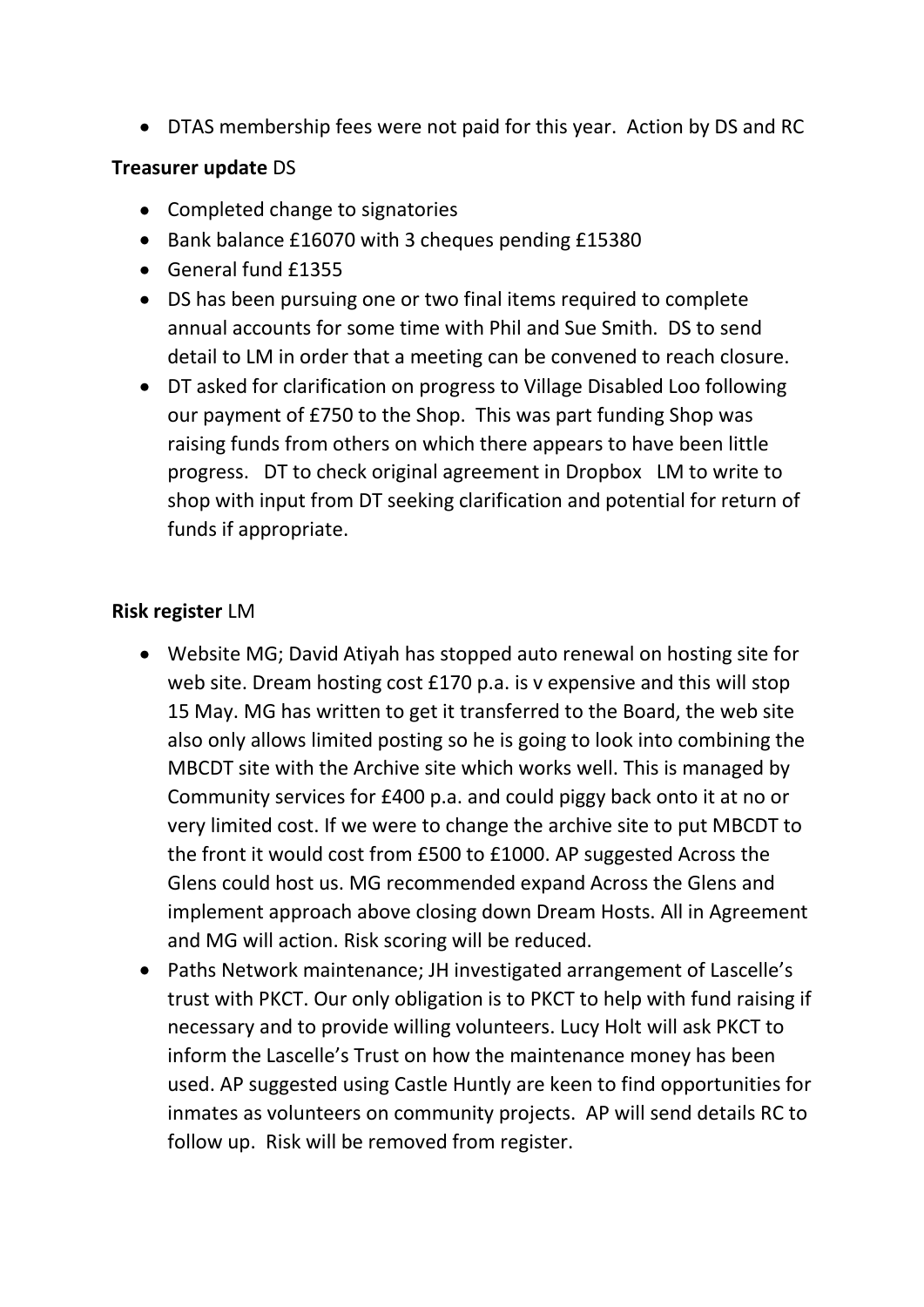- Archive Project Plan; IH sent out detail of agreed actions to complete project and to report to funders. Closure date agreed as end of May with report to funders. Board agreed the plan. IH contacting funders accordingly and to seek agreement to drawdown the final £2800 which along with the £1600 in the bank to cover costs of the display/interpretation panels proposed at the shop. JM and IH to ensure funds are sufficient to cover identified costs prior to commitments to contractors. Still looking for archive volunteers all to encourage and stimulate interest to have a minimum of two in place by May. JM has secured interest from Pat Townsend. Risk scoring will be reduced on register.
- Public Liability Insurance DT has drawn up a contract to be issued alongside any request for quotation from contractors and to be signed and returned prior to any agreement to works. All agreed to text and implementation. Risk will be removed from the register.

### **Discussion on Communication and Stakeholder and Community engagement**

- Key focus for new administrator
- Seek opportunities for Fun events e.g. Call my Bluff Wine Tasting to find alterantive methods for engagement
- Increase use of visual and graphic in digital comms consider annual hard copy
- Other suggestions included Director's surgeries. Info session on the No71 bus, Wee shop, Kirkmichael shop. AP encouraged the Trust to ensure all the sub communities and locations therein were considered when thinking about events and engagement opportunities.
- Last news went out on Across the Glens in December. LM to coordinate input from all to an update of last communication and to release via News Group and direct mail to members.

# **Project Updates**

Climate Fund Heat project led by Ericht Trust has had funding approved. We have agreed to partner and this will require joining the Project Management Committee. CS is attending first meeting on 23/2/17. KH offered to pick up the role on behalf of the Trust providing timing works with her other commitments. LM to discuss with Len Seal.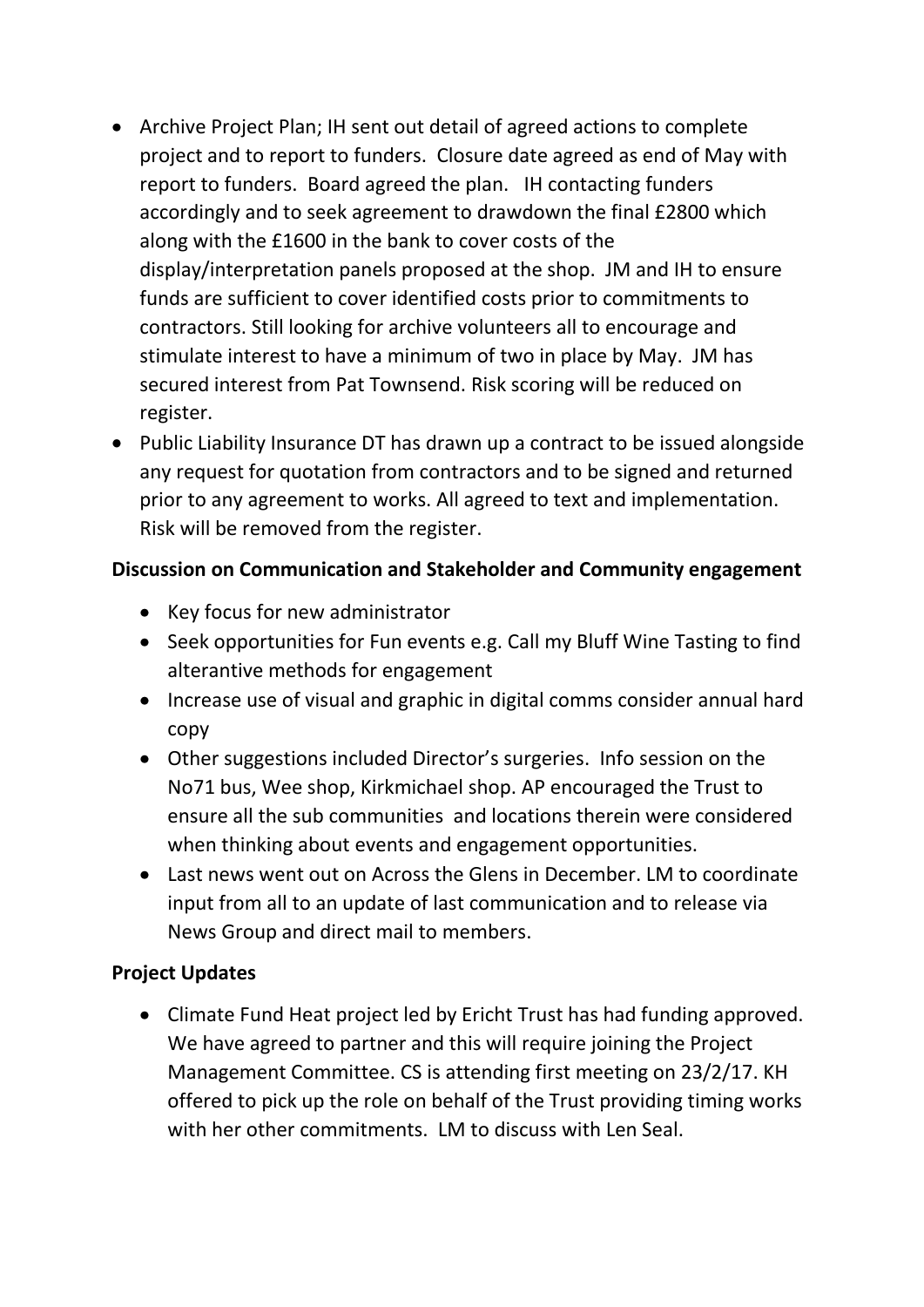- CBOPS (KH) 11800 litres at 39p.p. ordered this week. No progress on log or pellet scheme but will consider this once ski season has completed.
- Broadband. 3 options joint community investment with BT via its Community Fbre Partnership, Community Broadband Scotland public procurement or wait for new Scottish Government procurement to reach 100%. AP highlighted development in next six months for some residents in Kirkmichael within 1.2 Kms under current Digital Scotland programme. She has identified areas which may get fibre provision and then areas at present in which the prospect is currently very remote. She will be issuing communication in the next few weeks with a call to action seeking permission under data protection act to use premise level data in discussion with potential solutions above. Community Council will be hosting public meetings in March across the Glens with speakers covering solutions above . She asked us to encourage all to engage to respond to any communication.
- Telephone Libraries. KH will tell the current possible contractor that we cannot accept his quote as he has no Public liability Insurance. She will look in dropbox for original specs for boxes and will ask for new quotes from a range of providers issuing new standard terms and conditions and seeking completion of works by May. Directors to provide suggestions on potential contractors to KH.

Spittal project. DS - A meeting was held with Nick Mardell and it was decided to put in application for funds to cover Architect £3000, Planning £2183, and legal fees £2750 on top of original £6000. Cairngorm leader funding have expressed an interest a meeting to discuss funding for clearing the site. This is arranged on 25<sup>th</sup> March. MBDCT may need to put up 10% of the funding. There is a need to refresh the Steering Group given indivduals who have stood down or left the area, this will need to covnene within the next  $2 - 3$  months following outcome of the first stage of the funding application. JM stated that if Community Council put in planning application the fee will be halved. Agreed to have Spittal as key item on next meeting agenda – to consider Steering Group and to consider information update on what is happening with wider community which is overdue.

Landscape Partnership JH . Liaison has been made with PKCT on project requirements, all they want at this time is a paragraph on up to approx. two proposed projects. JH expressed a worry about proposing a project